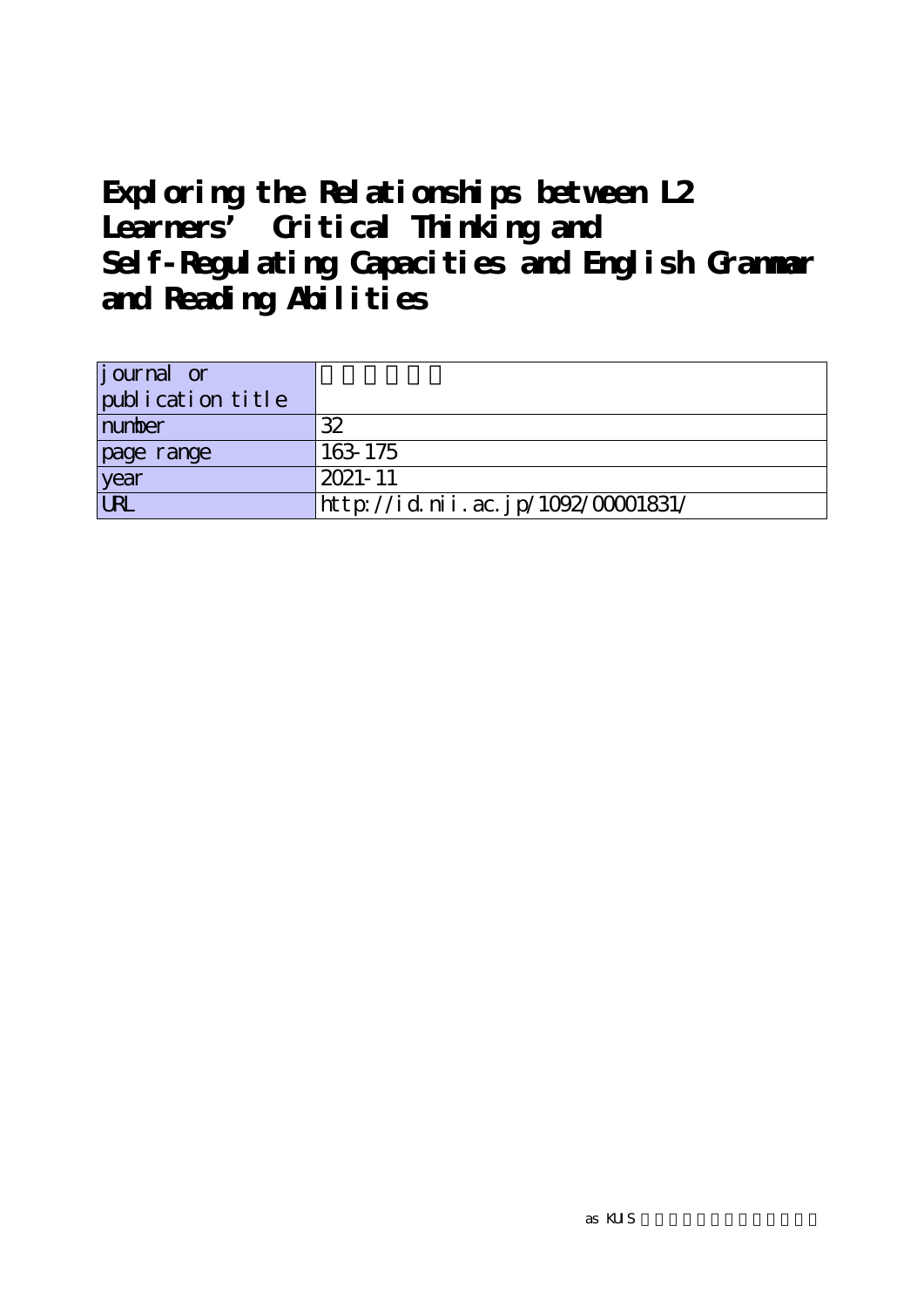# **Exploring the Relationships between L2 Learners' Critical Thinking and Self-Regulating Capacities and English Grammar and Reading Abilities**

# **Siwon Park**

## **Abstract**

This study reports preliminary findings of a larger project on the relationship between students' thinking skills and academic achievement in higher education in Japan. This part of the project especially concerns the relationship between L2 learners' critical thinking and self-regulation capacities and English grammar and reading abilities. More specifically, using the data collected from a group of Japanese college students learning English, it examines the extent to which their critical thinking and L2 learning self-regulating capacities correlate with their English grammar and reading abilities. In addition, it examines to what extent critical thinking and self-regulated learning abilities relate to each other, i.e., whether they converge or diverge as traits, both of which concern L2 learning. The findings reveal that critical thinking and self-regulation are distinct cognitive traits. Also, critical thinking and self-regulation capacities contributed differentially to L2 grammar and reading abilities: Critical thinking contributed to L2 English grammar and reading abilities, while selfregulation contributed mainly to L2 English grammar. It did not present significance in predicting L2 English reading.

# **INTRODUCTION**

Critical thinking skills are considered vital to living in a rapidly changing, global society. In recent years, they have gained popularity not only in business but in education, emphasizing the importance of life-long learning (Green, 2015).

In particular, people living in a democracy are required to make independent and sound decisions about personal and civic affairs, and their critical thinking skills should guide them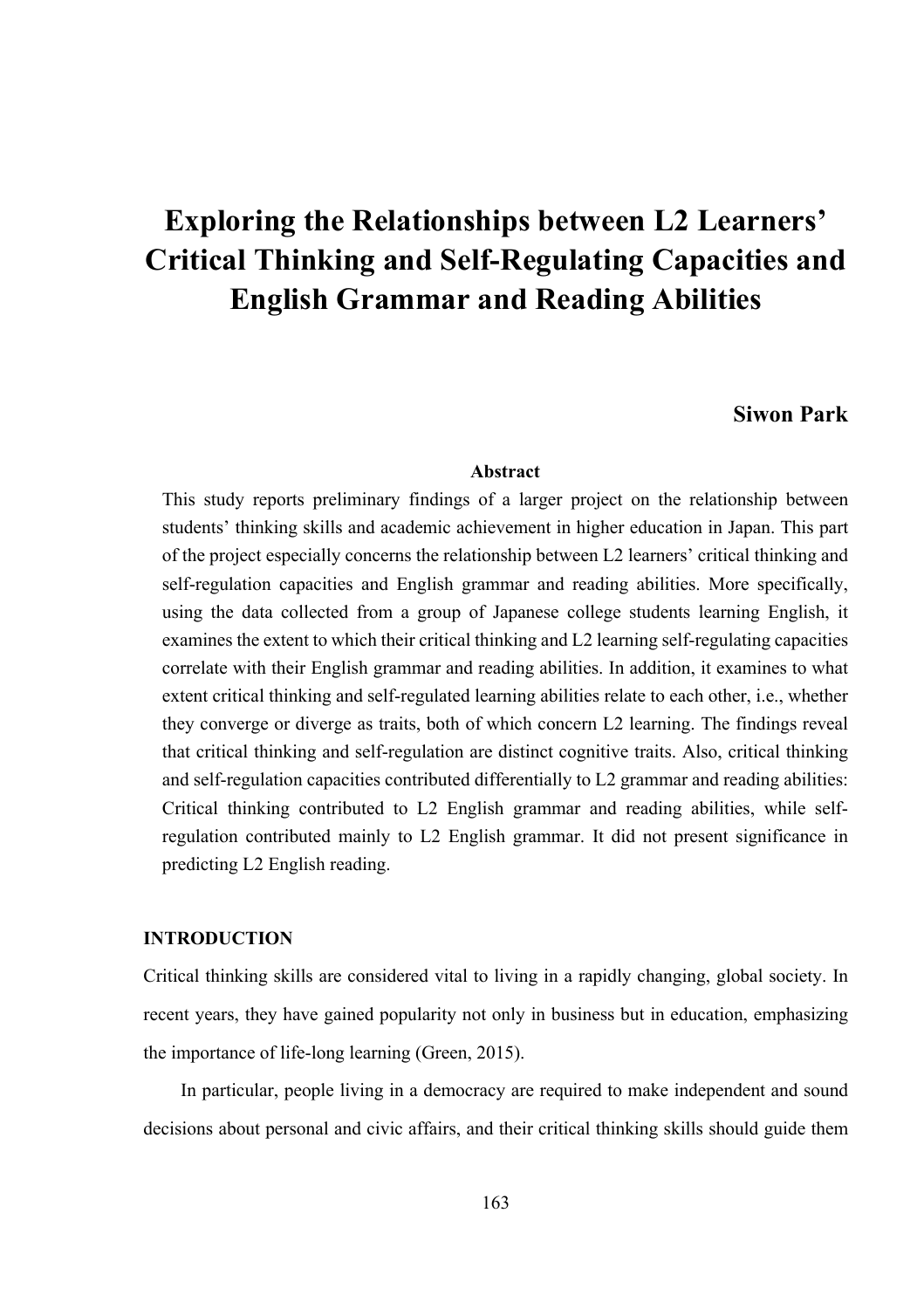to good decisions not only for themselves but for the entire community to which they belong (Beyer, 1995). Despite the importance of critical thinking as a goal of life and education, its definitions have been elusive, and consensus has not been reached on why and how to teach critical thinking in school settings.

#### **Critical thinking: Definitions**

Since Socrates first introduced the concept of critical thinking more than 2,400 years ago (Fisher, 2001), many have attempted to define it. However, not a single definition has successfully captured its complex and field-specific nature, not to mention its conflicting account as state versus trait.

One may see critical thinking as the cognitive ability to think clearly and logically in its simplest definition. Alternatively, as defined by Paul and Elder (2006), it may be viewed "as the art of analyzing and evaluating thinking" to improve thinking. The most comprehensive, yet too long to follow, is probably the one from the Delphi Report (Facione, 1990), produced by an authoritative panel of 46 experts on the subject in the American Philosophical Association:

We understand critical thinking to be purposeful, self-regulatory judgment which results in interpretation, analysis, evaluation, and inference, as well as explanation of the evidential, conceptual, methodological, criteriological, or contextual considerations upon which that judgment is based. CT is essential as a tool of inquiry. As such, CT is a liberating force in education and a powerful resource in one's personal and civic life. While not synonymous with good thinking, CT is a pervasive and self-rectifying human phenomenon. The ideal critical thinker is habitually inquisitive, well-informed, trustful of reason, open-minded, flexible, fair minded in evaluation, honest in facing personal biases, prudent in making judgments, willing to reconsider, clear about issues, orderly in complex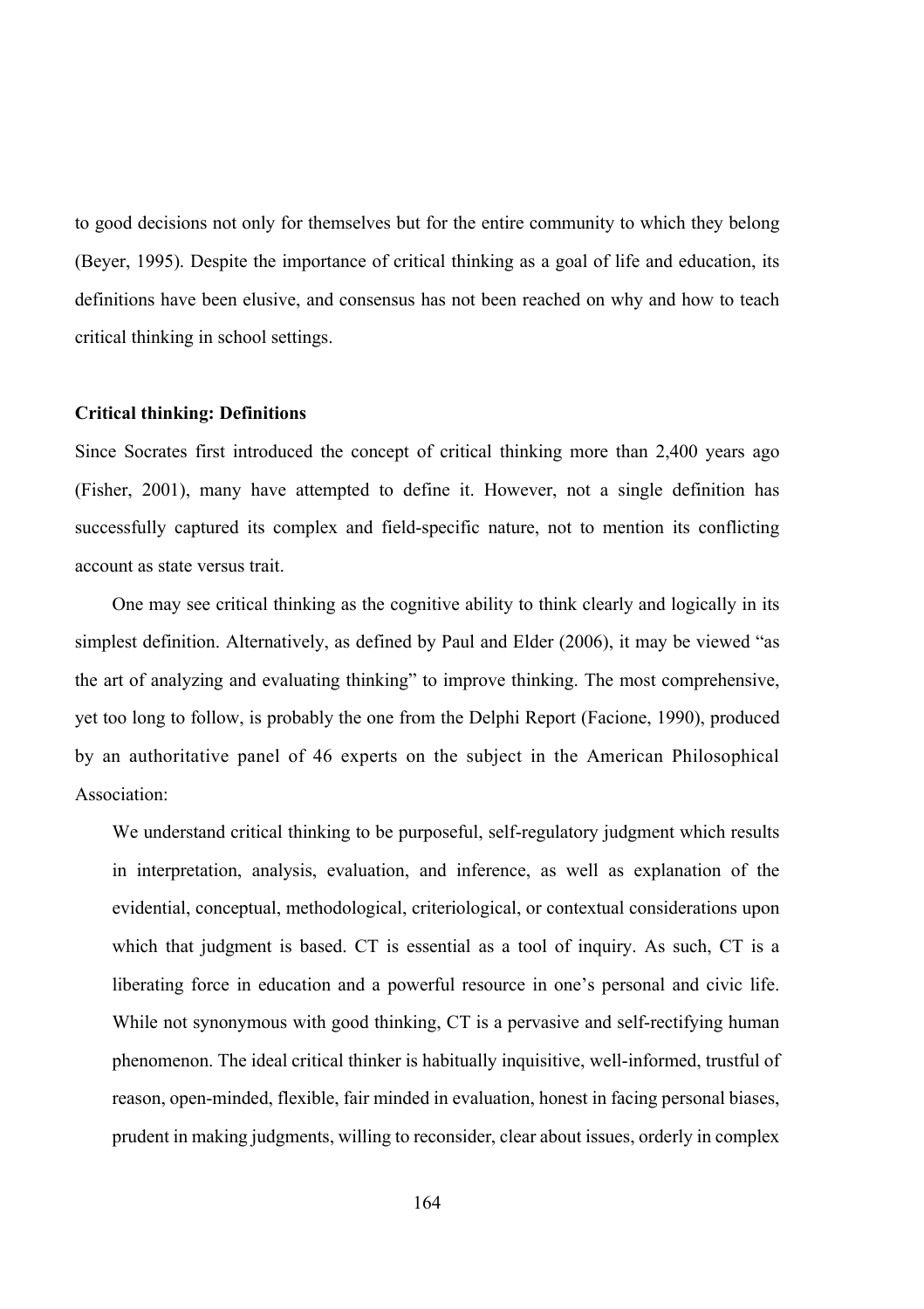matters, diligent in seeking relevant information, reasonable in the selection of criteria, focused in inquiry, and persistent in seeking results which are as precise as the subject and the circumstances of inquiry permit. (Facione, 1990)

While comprehensive, this extended definition of critical thinking does not help researchers operationalize their study of critical thinking and how it relates to other cognitive and non-cognitive human capacities. Likewise, it does not serve educators as an efficient means for educators to teach critical thinking to their students and incorporate it in developing their educational programs, curricula, and materials. Although studies on critical thinking have grown out of a philosophical approach to the mind and thought as such, recent years have seen a strong influence from cognitive and educational psychology on scientific inquiry and the development of critical thinking as an educational goal.

For educators, too, an operational definition of critical thinking was imperative so that they can study it scientifically along with the development of learners' other cognitive skills and their academic achievements. For example, critical thinking is a key reference for teachers to foster in their classrooms so that their learners can grow and survive in the ever-changing and complex societies in which they are situated.

Developing critical thinking has taken the top pedagogical priority in American higher education (Paul, 2004), especially because educators believe higher education should aim to prepare students for life-long learning, and so they need to develop their critical thinking skills (Green, 2015). For Dewey (1910), a philosopher, psychologist, and educator, critical thinking was an educational goal as such. He argued critical thinking (i.e., reflective thinking as he called it) was "an active, persistent, and careful consideration of a belief or supposed form of knowledge in the light of the grounds which support it and the furthest conclusions to which it ends" (Dewey, 1910, p. 6).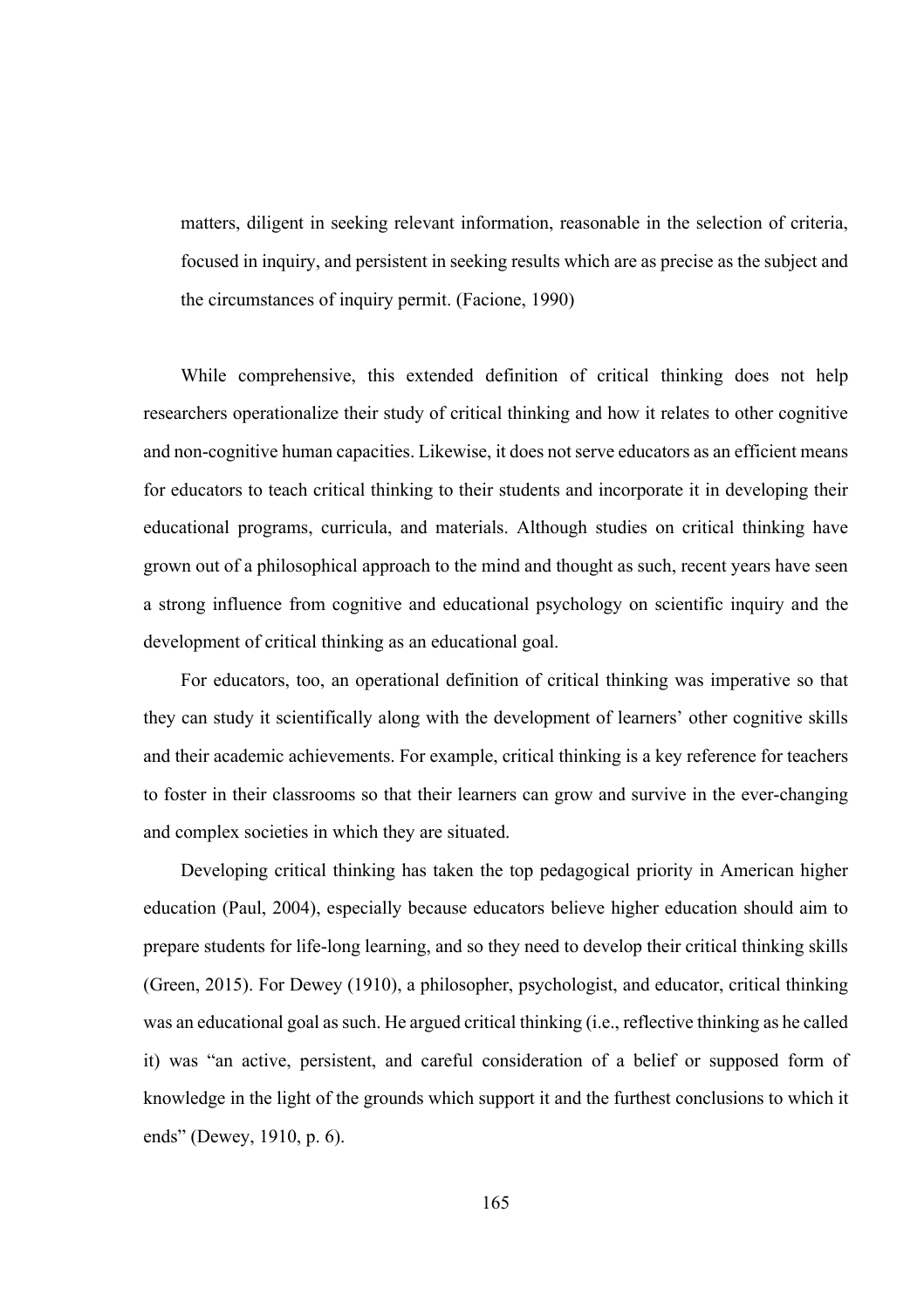Following Dewey, many other researchers and educators have seen critical thinking as "reflective and reasonable thinking" (Ennis, 1985) or "thinking that facilitates good judgment" (Lipman, 1988). This view emphasizes the role of critical thinking as an individual capacity that involves higher-order thinking skills such as interpretation, analysis, evaluation, and metacognition or self-regulation (Davies & Barnett, 2015). This skills-based view of critical thinking is substantial in that it offers a componential view of critical thinking that helps educators materialize it as specific teaching and learning objectives. For example, Paul and Elder (2008) defined critical thinking as "the intellectually disciplined process of actively and skillfully conceptualizing, applying, analyzing, synthesizing, and/or evaluating information gathered from, or generated by, observation, experience, reflection, reasoning, or communication, as a guide to belief and action" (p. 58). A definition of critical thinking such as Paul and Elder's helps researchers operationalize their research targets and teachers set their educational goals and objectives in their classroom implementation.

# **Self-regulated capacity and learning**

Unlike critical thinking, much research has been dedicated to self-regulation in educational psychology (Tseng et al., 2006; Zimmerman & Schunk, 2001, 2011). Self-regulated learning provides a conceptual framework to understand the cognitive, motivational, and emotional aspects of learning. In particular, a social-cognitive perspective defines self-regulated learning as context-specific processes employed cyclically to achieve personal learning goals. These processes involve a multitude of metacognitive knowledge and skills and affective and behavioral processes. In self-regulated learning, learners also need to build and apply selfefficacy to control such processes (Zimmerman, 2000).

Dörnyei and Ryan (2015) defined self-regulation as "a dynamic construct that connects strategic capacity, intent, and learning behavior" (p. 169). Therefore, learners with more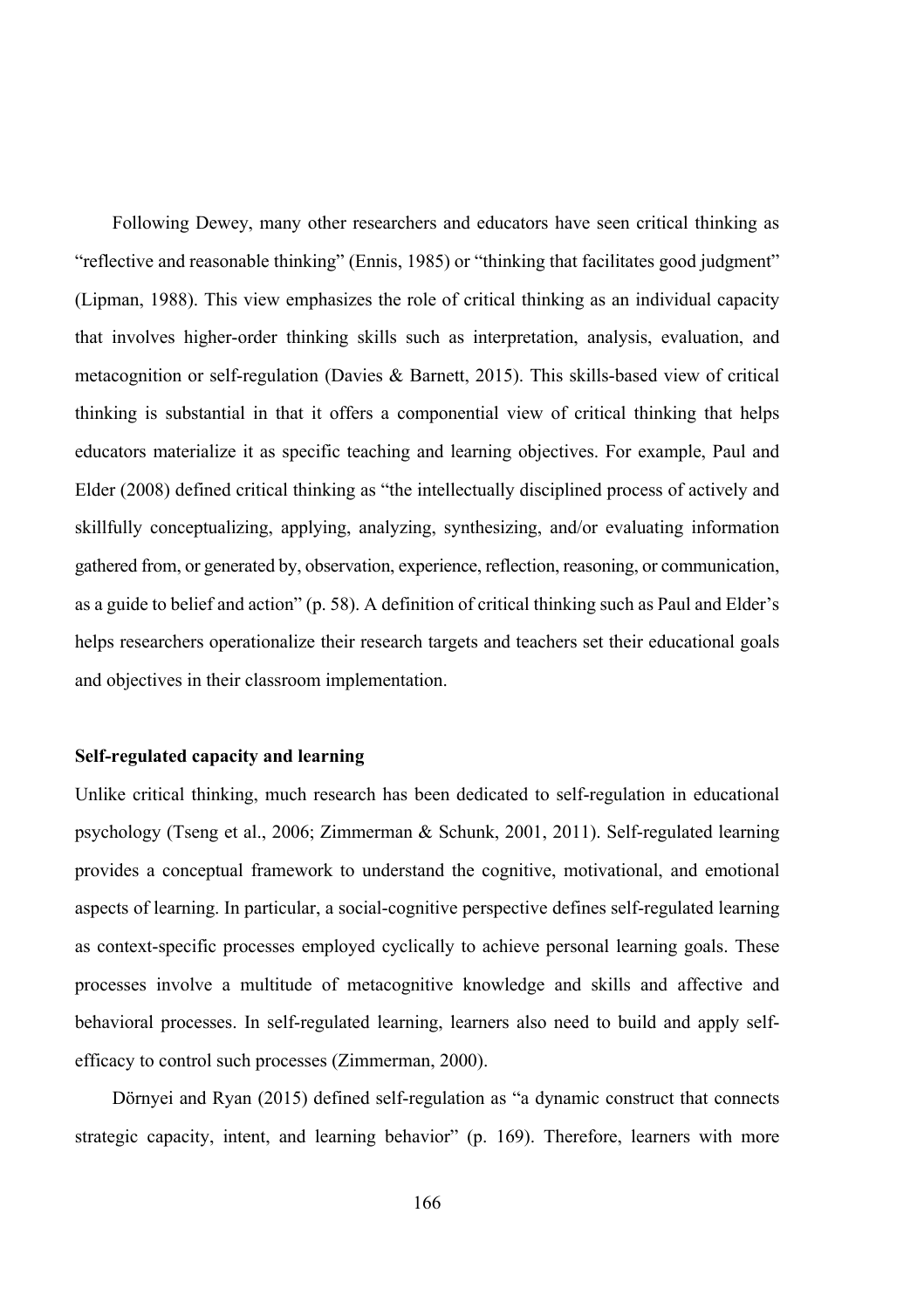substantial self-regulatory capacity are more active, resourceful, and effective in academic performance (Zimmerman & Schunk, 2011). Likewise, those with a higher sense of selfregulation can motivate themselves better and overcome inner and outer learning obstacles more easily (Pintrich, 1999). They proactively apply self-regulatory strategies to control their thoughts and behaviors so that they can achieve their intended goals (Zimmerman, 2011).

# **Critical thinking, self-regulation, and L2 learning**

In L2 education, numerous research has demonstrated that cognition and language development are closely related (Dörnyei & Ryan, 2015; Oxford, 2017). In particular, thinking skills such as metacognition and self-regulation promote L2 proficiency, and studies have examined the systematic relationship between such skills and L2 reading, grammar, writing, and vocabulary (Azadi et al., 2015; Jackson & Park, 2020).

Nevertheless, teaching thinking skills along with L2 skills has not become a common practice owing to such thinking skills being limited to metacognition and self-regulation (Ku, 2009). With its limited definition in L2 education, the relationship between critical thinking and L2 learning has not been thoroughly examined. At best, critical thinking has been viewed as equivalent to metacognition or part of it. Likewise, the relationship between critical thinking and self-regulation capacities has not been empirically researched, making it difficult to understand its role in L2 learning.

Therefore, this study examines the relationship between critical thinking, self-regulation, and L2 learning with two research questions (RQ). It reports its preliminary findings as part of a larger project on the relationship between students' thinking skills and academic achievement in higher education in Japan.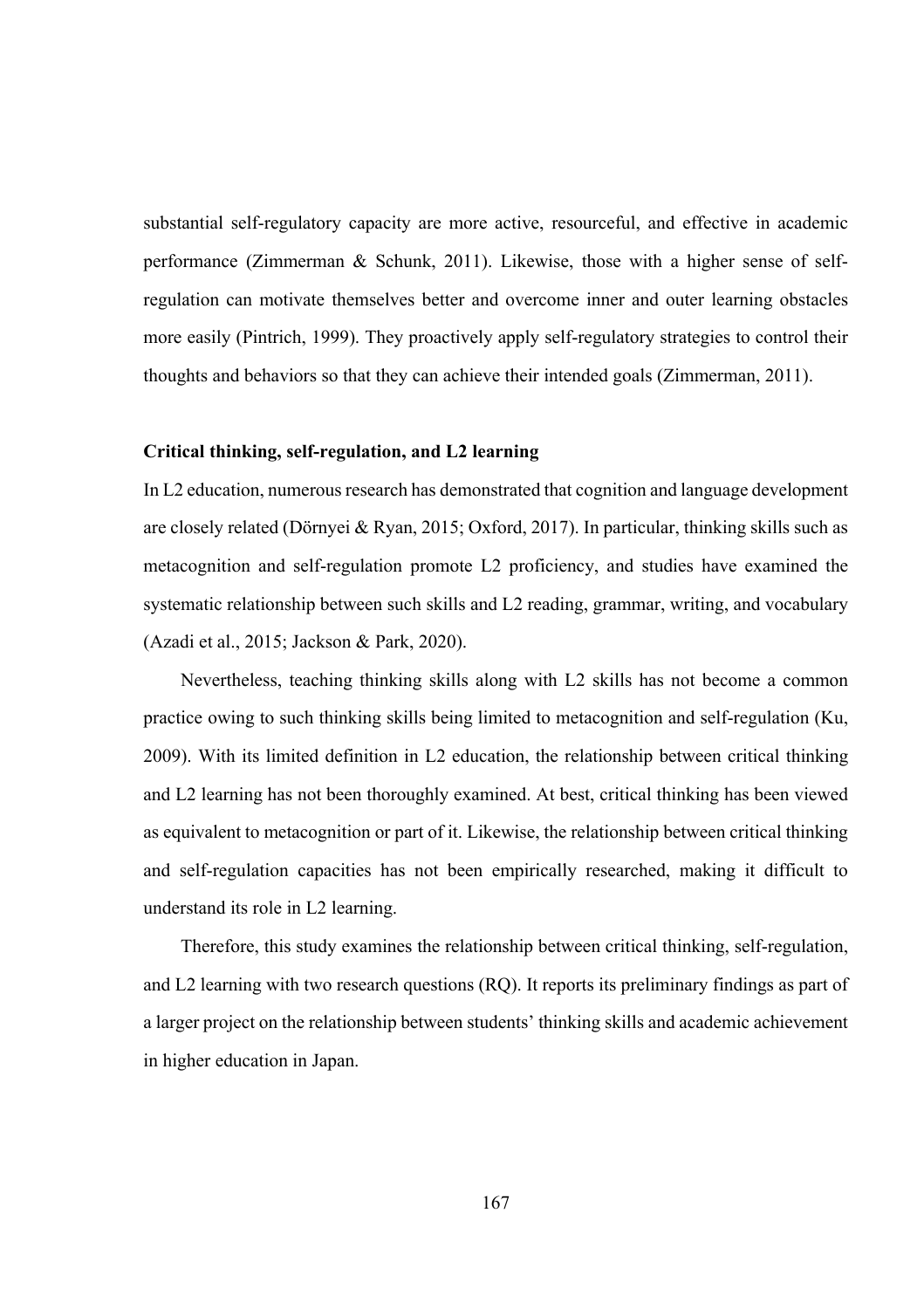# *Research Questions (RQ)*

- RQ1: Are critical thinking and self-regulation convergent or discriminant as cognitive traits in relation to L2 learning?
- RQ2: To what extent do critical thinking and self-regulation capacities contribute to L2 grammar and reading abilities?

#### **METHODS**

#### *Participants*

Fifty-four first-year students at a university in Japan participated in this study. They were of low- to high-intermediate English proficiency. Fifteen students were male, and the rest female. Their ages ranged from 18 to 23. They were all liberal arts majors at the time of this study. All the students except two sat a TOEFL exam in June and took a test to assess their problemsolving skills in the same month. The data from the two students who did not take the TOEFL exam were removed *listwise* from the analysis.

#### *Instruments*

The two test instruments other than the TOEFL exam include a test of problem-solving skills and self-regulated learning capacity. The assessment for problem-solving skills named GPS-Academic is a commercially available test designed to assess examinees' cognitive and affective factors. The assessment assesses the problem-solving skills in terms of critical, creative, and collaborative thinking skills, and the construct of each skill is numerically defined. However, in this study, only the scores of the critical thinking section were used for the analyses.

Another research instrument employed in this study concerned learners' self-regulation capacity. The modified version of Tseng et al.'s (2006) self-regulation instrument was adapted. Out of the original 20 statements translated into Japanese, those 15 statements that exhibited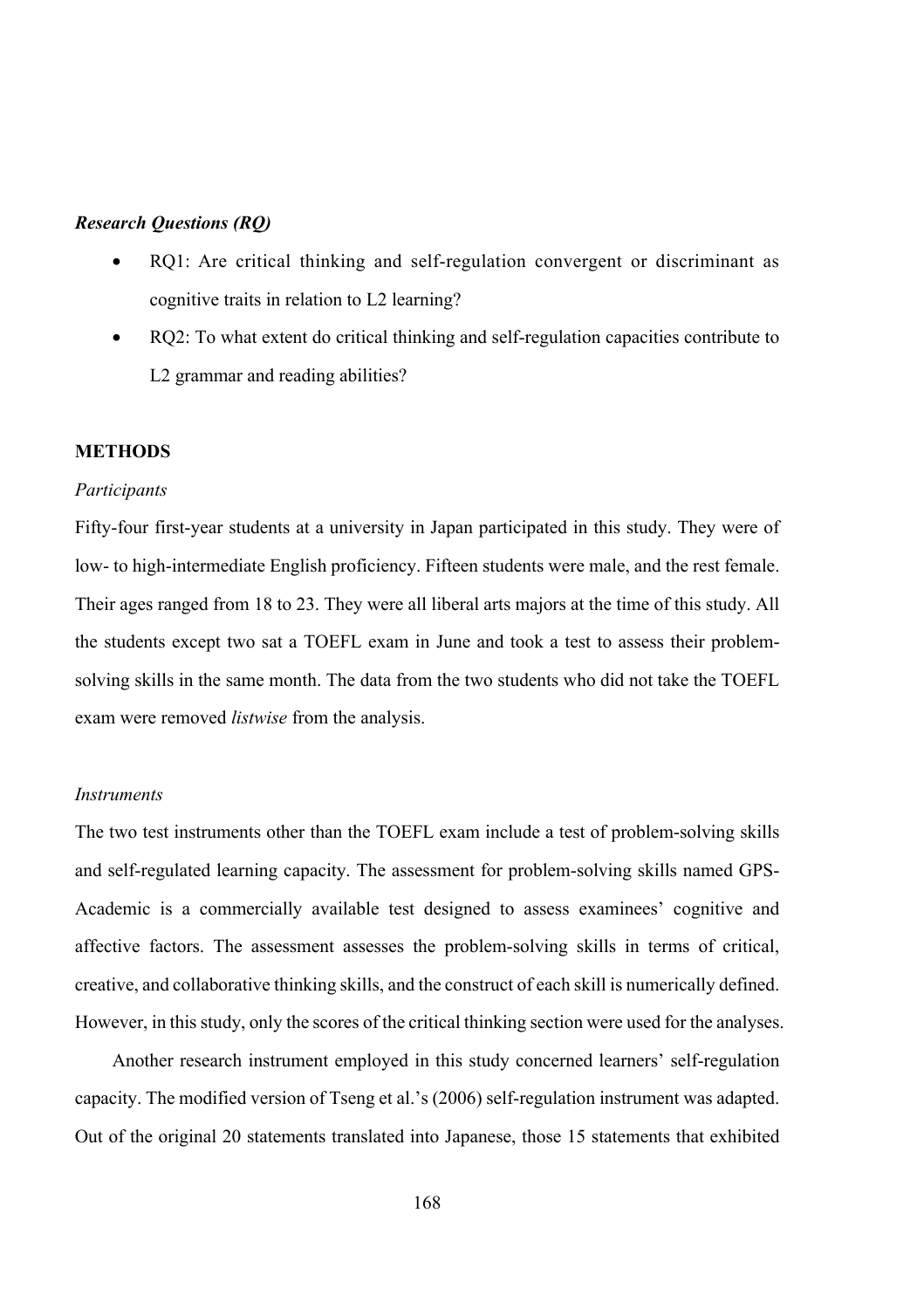high corrected item-total correlations were selected and included in the final version of the instrument. The Likert scale of each statement ranged from *completely disagree* (1), *sometimes disagree* (2), *slightly disagree* (3), *slightly agree* (4), *sometimes agree* (5), and *completely agree* (6).

The original instrument was designed to assess self-regulation capacity in terms of emotion control, environment control, commitment control, metacognition control, and satiation control. However, in this study, the composite score of each participant was used for the analyses.

The TOEFL exam that the students were required to take included three sections: listening, grammar, and reading. For the research purposes of the study, the scores of the grammar and reading sections were entered into the analyses.

#### *Procedures*

Students were informed about taking the GPS-Academic problem-solving test in June before leaving for a 2-week study tour. The test was delivered on the Internet, and the students were assigned an account to access the test site. They took the test at their convenience using their own PC. They first had to respond to the questions concerning critical, creative, and collaborative thinking skills. They were then required to complete the self-regulation instrument. A total of 54 students completed the entire test, but the responses from two students were deleted *listwise* from the subsequent analyses because their TOEFL scores were not available.

Excel and EQS 6.1 (Bentler, 2003) were employed for the data analysis. Excel was used for data management and EQS for path analysis. The parameters were estimated for the model, and the relationship was identified between the variables of cognitive capacities and L2 skills.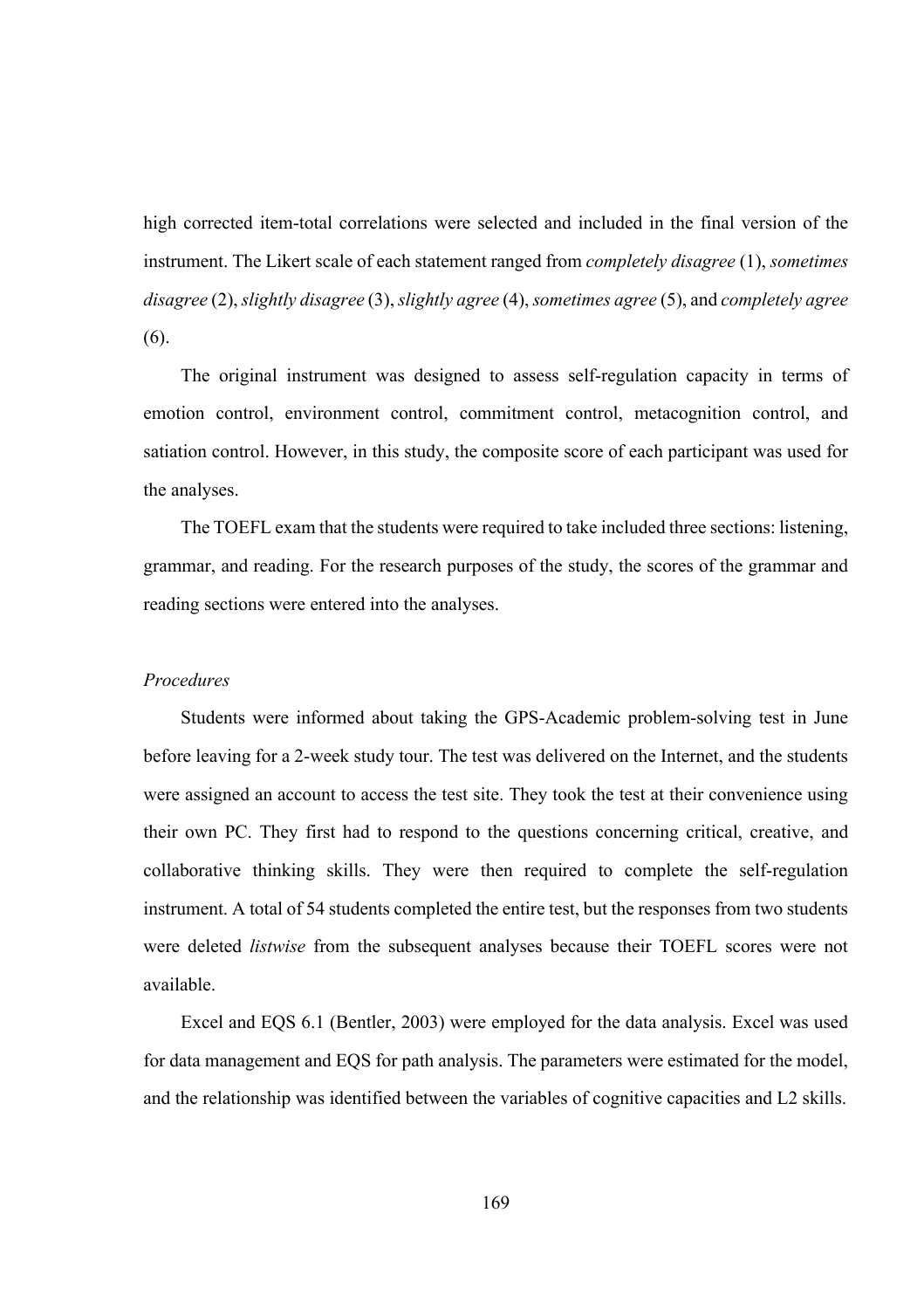#### **RESULTS AND DISCUSSIONS**

Table 1 shows the descriptive statistics by test variables. The central tendency and dispersion measures of each variable indicate that the data are mostly normal, additionally confirmed by the two distribution indices of kurtosis and skewness. All the kurtosis and skewness values for the four variables are centered around 0, showing that their distributions are mostly normal at the individual variable level.

| Variables              | Mean  | Median | SD    | Min-Max           | Kurt.   | Skew.   |
|------------------------|-------|--------|-------|-------------------|---------|---------|
| Critical Thinking      | 47.77 | 47.63  | 11.73 | 18.12-69.76 -0.04 |         | $-0.31$ |
| Self-regulation        | 2.60  | 2.57   | 0.78  | $1.2 - 4.4$       | $-0.33$ | 0.11    |
| L2 Grammar             | 43.63 | 43.50  | 5.65  | 31-57             | 0.03    | 0.13    |
| L <sub>2</sub> Reading | 45.96 | 47.00  | 6.07  | 31-57             | 0.22    | $-0.60$ |

Table 1. Descriptive Statistics by Test Variables (*N=52*)

Figure 1 shows the four variables path model. Critical thinking and self-regulation variables are correlated, and each variable predicts either grammar or reading ability variables. As such, the model can help identify to what extent each predictor variable contributes to explaining the predicted variables of grammar and reading, respectively, and, in comparison with each other.

The model fit indices of CFI and RMSEA indicate that the fit is marginal with lower than the desired value of CFI 0.9 and a barely acceptable value of RMSEA (lower than or equal to 0.8). Such marginal fit indices may have resulted from a small sample size used for the analysis and require caution in interpreting the results.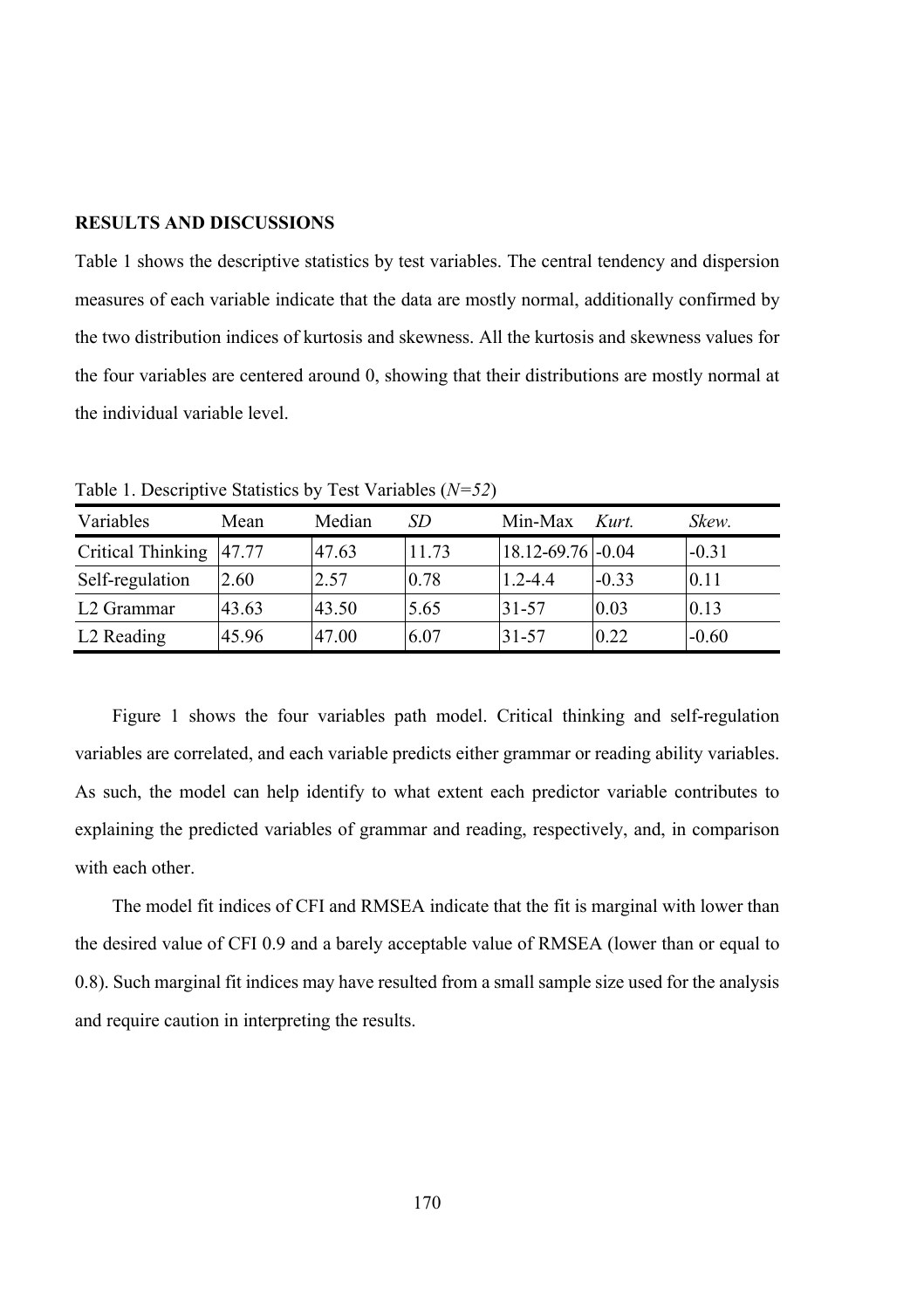

Figure 1. Path Model of Cognitive Variables to L2 Skills ( $\chi^2 = 6.12$ ,  $d\mathit{f} = 1$ ,  $p=0.02$ , *CFI*=0.85, *RMSEA*=0.08)

The results of the path analysis enable interpretations concerning the relationship between the specified variables in the model in response to the two research questions (RQ):

- RQ1: Are critical thinking and self-regulation convergent or discriminant as cognitive traits in relation to L2 learning?
- RQ2: To what extent do critical thinking and self-regulation capacities contribute to L2 grammar and reading abilities?

For RQ1, the small and non-significant correlation coefficient of -0.13 between the two variables of critical thinking and self-regulation indicates that they are divergent, measuring the considerably different aspects of cognitive capacity. It is a somewhat unexpected finding that metacognition control is part of self-regulation, and the test instrument is designed as such. Many researchers (Dwyer et al., 2014; Halonen, 1995; Kuhn & Dean, 2004; Schunk, 2008) have claimed that critical thinking is an aspect of metacognition. For instance, the selfregulation instruction employed in this study included four items to assess metacognitive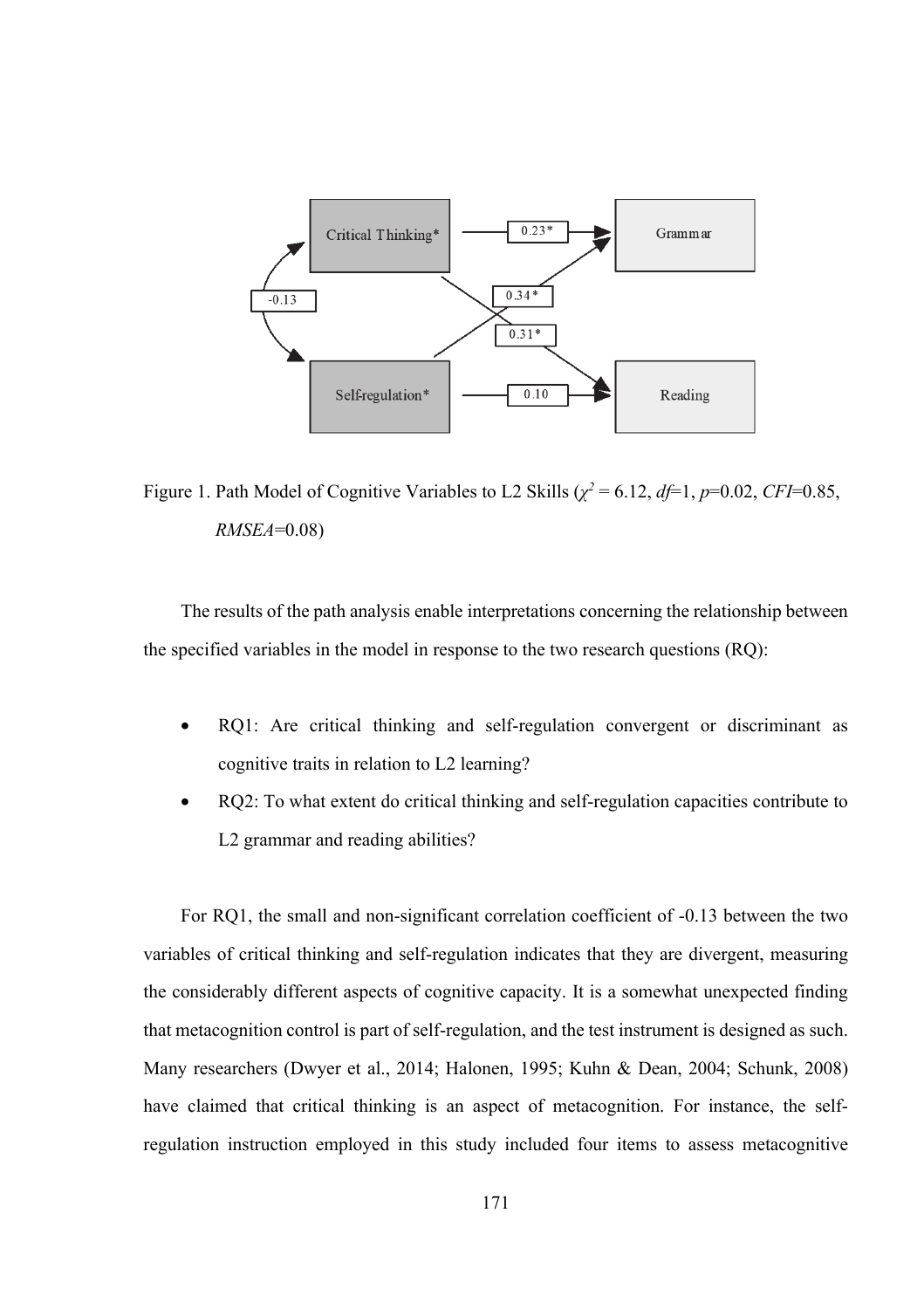control.

The four path coefficients from the predictor to the predicted variables reveal an interesting differential relationship concerning RQ2. Critical thinking meaningfully predicted L2 grammar and reading abilities, while self-regulation predicted grammar but not reading. This finding requires further validation, especially with a larger sample size.

Nonetheless, it is interesting that the two cognitive variables predict L2 skills differently, as such differential effects may suggest implications in L2 classrooms. The introduction of critical thinking in the L2 classroom may help enhance students' grammar and reading, while self-regulation may help develop only grammar.

## **CONCLUSION**

This study, part of a larger research project, examined the relationship between the four variables of critical thinking and self-regulation capacities and L2 grammar and reading abilities. The findings revealed that critical thinking and self-regulation are discriminant traits involving the different aspects of cognitive processes. As such, their contributions to L2 grammar and reading were not consistent.

However, these findings call for a more in-depth investigation into which individual components that construct critical thinking and self-regulation capacities relate to L2 abilities and to what extent. Such an investigation is underway with a larger sample size and with the more precise definitions of critical thinking and self-regulation and their components.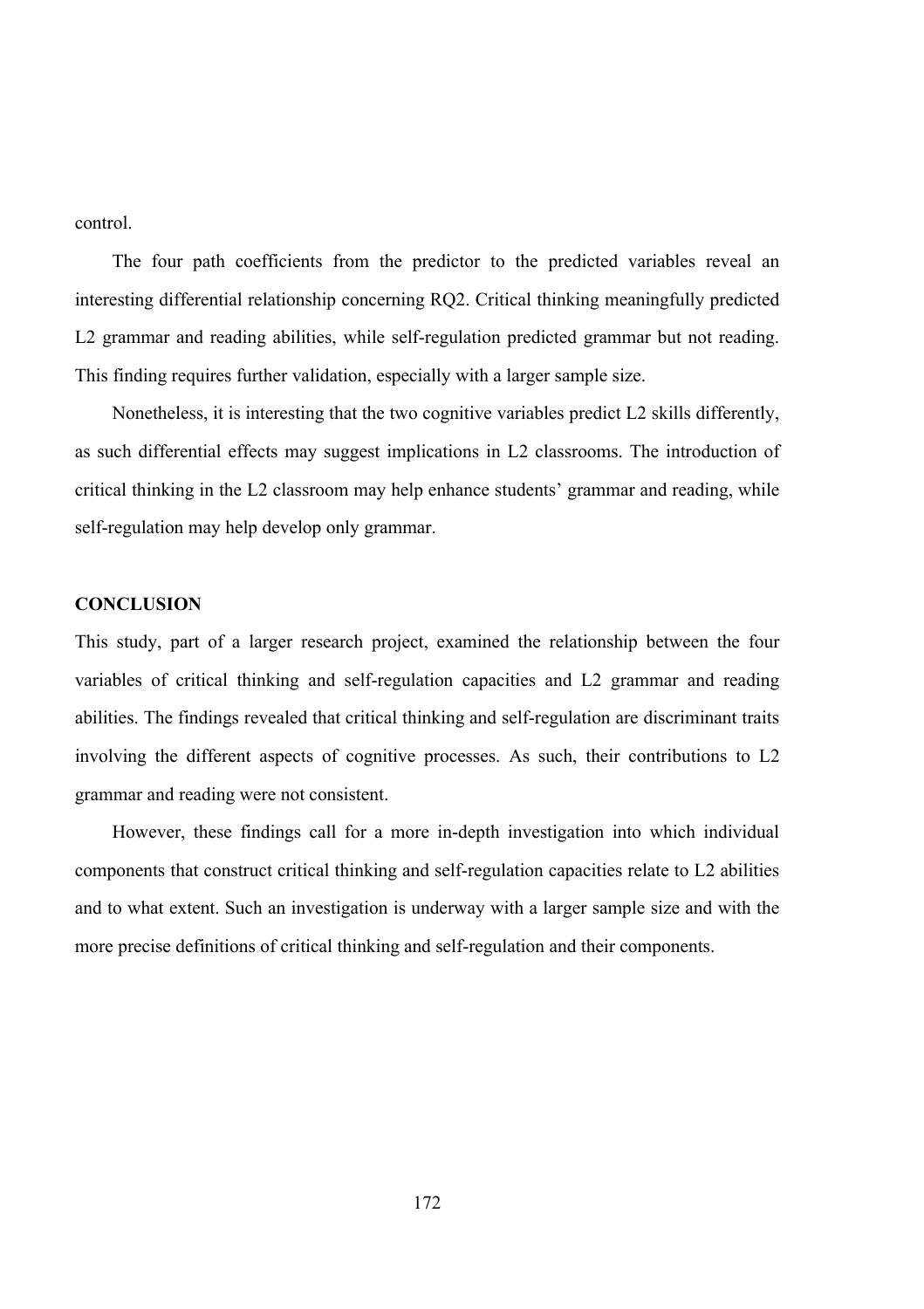# **REFERENCES**

Azadi, A. A., Zare, Z., & Khorram, A. (2015). The relationship between the critical thinking ability and the listening strategies of Iranian EFL learners*. International Journal of Educational Investigations*, *2*(6), 32-47. Retrieved from

http://www.ijeionline.com/attachments/article/43/IJEI\_Vol.2\_No.6\_2015-6-04.pdf.

- Bentler, P. M. (2003). *EQS 6 structural equations program manual*. Encino, CA: Multivariate Software.
- Beyer, B. (1995). *Critical thinking*. Bloomington, IN: Phi Delta Kappa Educational Foundation.
- Davies, M., & Barnett, R. (Eds.) (2015). *The Palgrave handbook of critical thinking in higher education*. London: Palgrave Macmillan.
- Dörnyei, Z., & Ryan, S. (2015). *The psychology of the language learner revisited*. New York, NY: Routledge.
- Dwyer, C., Hogan, M., & Stewart, I. (2014). An integrated critical thinking framework for the 21st century. *Thinking Skills and Creativity*, *12*, 43-52.
- Ennis, R. H. (1985). Critical thinking and the curriculum. *National Forum Phi Kappa Phi Journal*, *65*(1), 28-31.
- Facione, P. A. (1990). *Critical thinking: A statement of expert consensus for purposes of educational assessment and instruction—The Delphi report*. Millbrae, CA: California Academic Press.

Fisher, A. (2001). *Critical thinking: An introduction*. Cambridge: Cambridge University Press.

Green, P. (2015). Teaching critical thinking for lifelong learning. In M. Davies & R. Barnett (Eds.) *The Palgrave Handbook of Critical Thinking in Higher Education* (pp. 107-121). New York, NY: Palgrave Macmillan.

Halonen, J. S. (1995). Demystifying critical thinking. *Teaching of Psychology*, *22*(1), 75-81.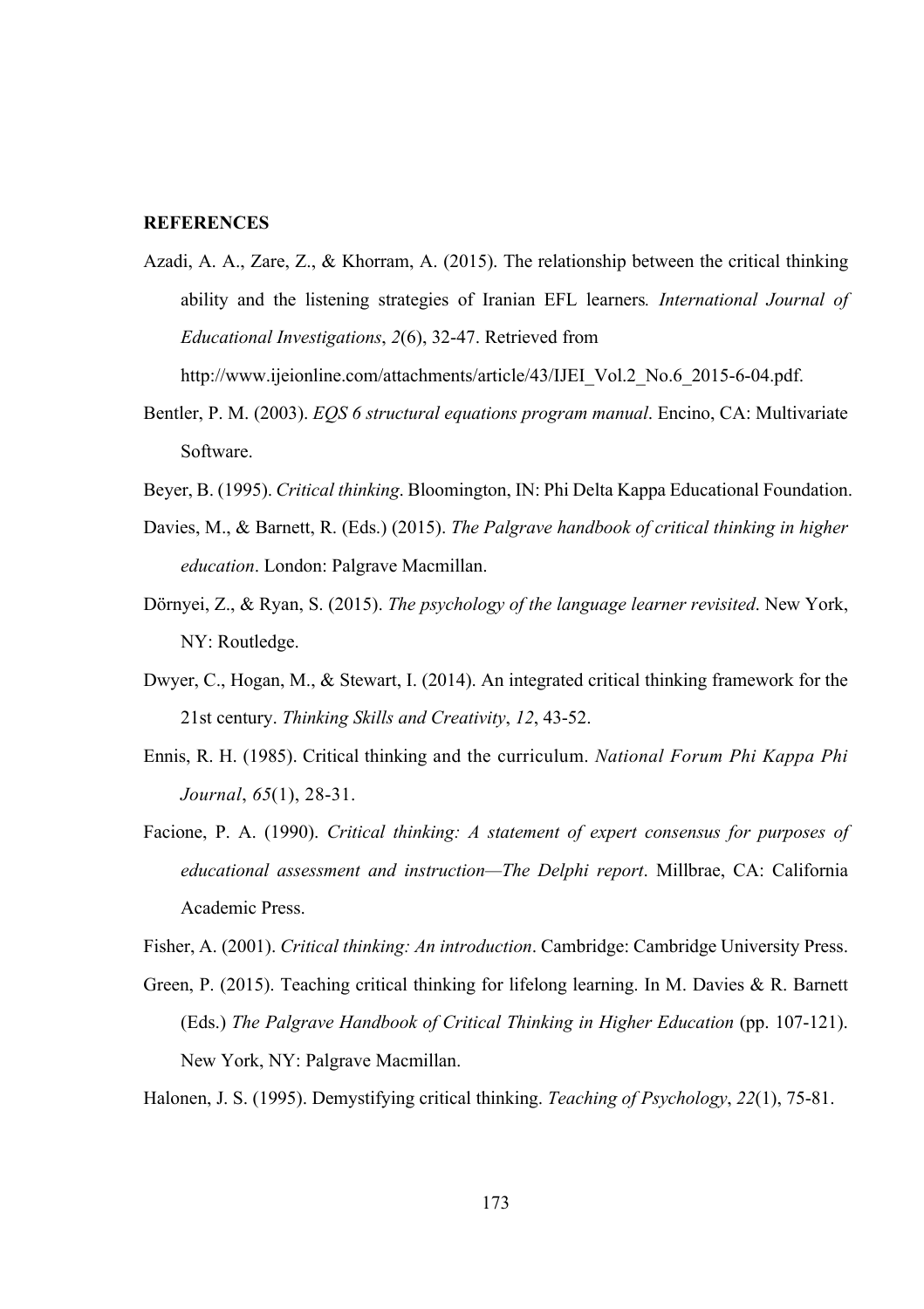- Jackson, D., & Park, S. (2021). Self-regulation and personality among L2 writers: Integrating trait, state, and learner perspectives. *Journal of Second Language Writing*, *49*(4), 100731.
- Ku, Y. L. (2009). Assessing students' critical thinking performance: Urging for measurements using multi-response format. *Thinking Skills and Creativity*, *4*, 70-76.
- Kuhn, D., & Dean, D. (2004). A bridge between cognitive psychology and educational practice. *Theory into Practice*, *43*(4), 268-273.
- Lipman, M. (1988). Critical thinking what can it be? *Educational Leadership*, *46*(1), 38-43.
- Oxford, R. L. (2017). *Teaching and researching language learning strategies: Self- regulation in context*, 2nd Ed. New York, NY: Routledge.

Paul, R. (2004). *The state of critical thinking today: as the organizer in developing blueprints for institutional change*. Retrieved from http://www.criticalthinking.org/professionalDev/the-state-cttoday.cfm

- Paul, R., & Elder, L. (2006, 2008*). The miniature guide to critical thinking concepts and tools*. Retrieved from http://www.criticalthinking.org/files/Concepts\_Tools.pdf
- Pintrich, P. R. (1999). Taking control of research on volitional control: challenges for future theory and research. *Learning and Individual Differences***,** *11*(3), 335-354.
- Schunk, D. H. (2008). Metacognition, self-regulation, and self-regulated learning: Research recommendations. *Educational Psychology Review*, *20*(4), 463-467.
- Tseng, W., Dörnyei, Z., & Schmitt, N. (2006). A new approach to assessing strategic learning: The case of self- regulation in vocabulary acquisition. *Applied Linguistics*, *27*(1), 78-102.
- Zimmerman, B. J. (2000). Attaining self-regulation: A social cognitive perspective. In M. Boekaerts, P. R. Pintrich, & M. Zeidner (Eds.), *Handbook of self-regulation* (pp. 13-39). Academic Press.